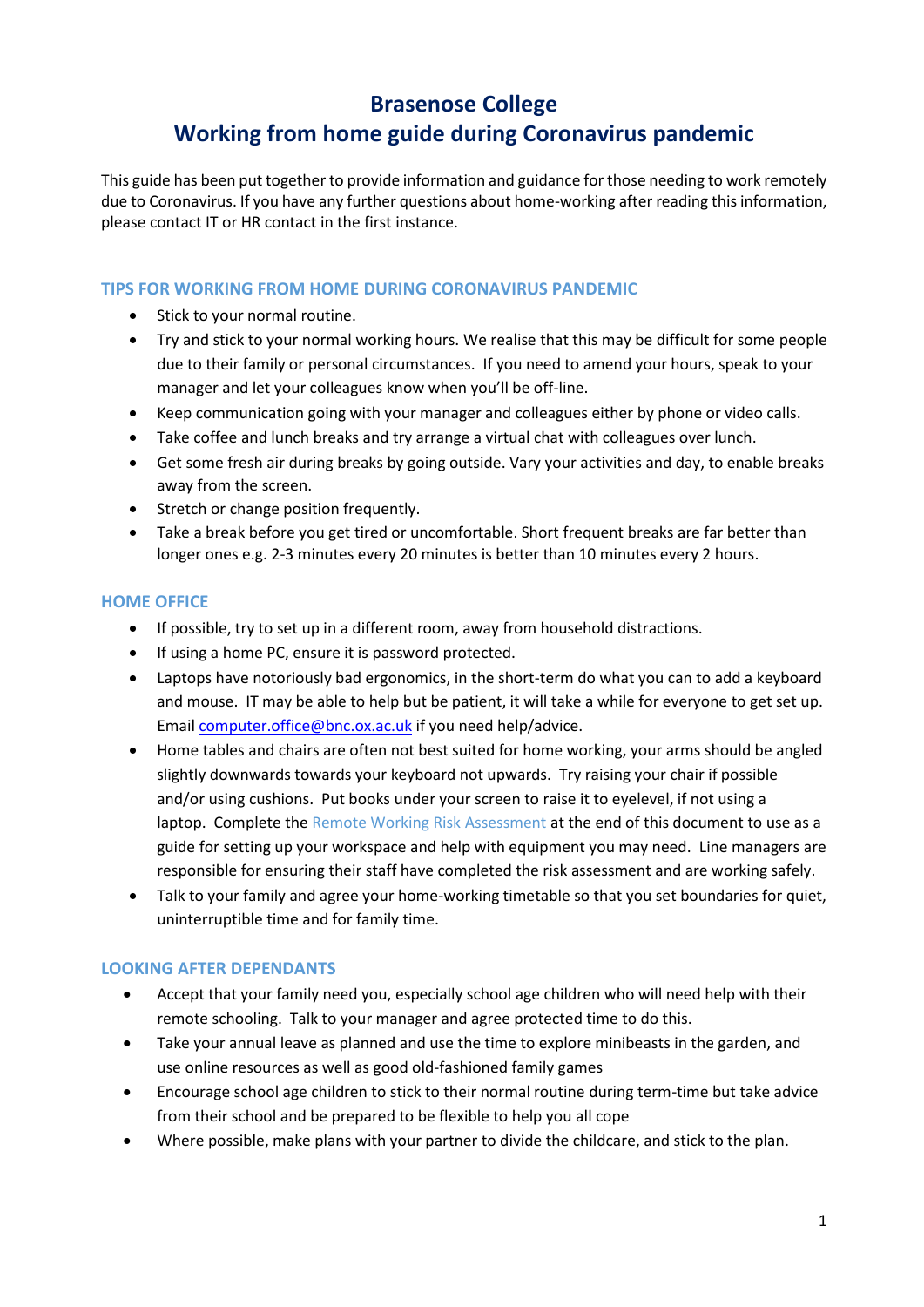#### **TIPS FOR VIRTUAL MEETINGS**

Refer to the staff website<https://staff.bnc.ox.ac.uk/guides/> for guides with links for remote access and using MS Teams.

#### Remote access:<https://staff.bnc.ox.ac.uk/guides/remote-access/>

Remote working with Teams:<https://staff.bnc.ox.ac.uk/remote-working-with-microsoft-teams/>

- Agree who is Chair everyone else go on mute to avoid background noise, and if someone wants to speak they 'raise their hand' - depending on the conference system used that can be via that very function (raise a hand) or via a chat message the Chair
- Set an agenda prior to the meeting with specific goals and discussion areas.
- Avoid extremely long meetings (stamina wanes much more quickly when you are not in the room with others)
- If bandwidth allows, have people turn their videos on it makes it more personal and keeps everyone engaged

#### **TIPS FOR STAYING CONNECTED WITH COLLEAGUES**

- Be kind and patient as we settle into this new way of working from home and dealing with a pandemic. These are not normal working from home conditions
- Keep connected arrange frequent and regular virtual meetings
- [Microsoft Teams](https://help.it.ox.ac.uk/nexus365/teams-how-do-i) is a fantastic tool start using it as soon as possible with your team
- Encourage your team to keep connected with each other; including virtual meetings just for coffee and a chat
- Use phone and virtual conferences where possible, remember that e-mail messages can be a blunt tool and don't always convey subtleties
- Give everyone permission to spend time understanding their IT connections: remember some will find this harder than others; be prepared to help and consider buddying staff up so that they can help others to get set up
- Recognise that if you, or your team, are working on home devices it may take a while to get used to the new set up and differences in the speed and capability of individual devices may be frustrating
- Everyone's home circumstances are different, be patient and tolerant, it's going to take a while for your team to find a new rhythm
- Suggest sharing calendars so that everyone in the team knows when others are free and when they are not available. Block out time in your calendar when you are unavailable due to caring responsibilities
- Agree boundaries and expectations with your team some will want to work in the evenings, others may feel under pressure if they receive emails at all hours
- Remember team members will also be dealing with their own health issues; caring for vulnerable family members and managing childcare
- Try to stick to normal hours, working from home makes it harder to separate personal and work lives. Some people will find themselves working without a break, others will find themselves tackling the laundry and managing bickering children
- If you do work out of normal hours, make it clear that you don't expect replies to suit your own timetable
- Be empathetic and support your team to settle into new routines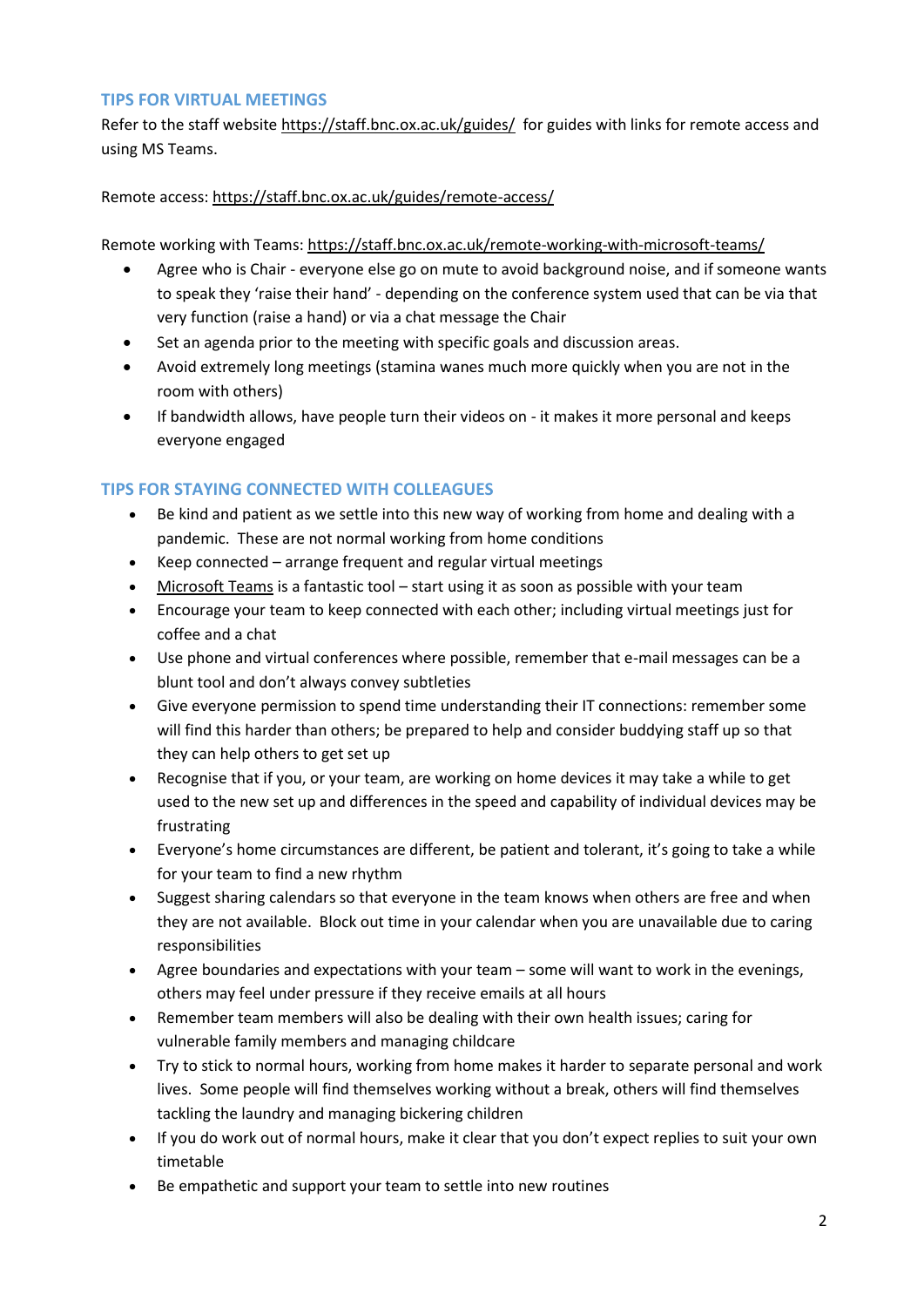- Have faith in your people: their wellbeing depends on feeling like they are doing a good job
- Be kind to yourself; this is hard for you too: take time to think through and discuss new ways of working; and give yourself permission to investigate and understand new systems

#### **TIPS FOR PERSONAL DEVELOPMENT**

- Use this opportunity to develop your skills. There are lots of online courses available on the People and Organisational Development website, as well as a personal development tool kit. <https://pod.admin.ox.ac.uk/home>
- Molly, the University IT Learning Centre's collection of online courses and resources that includes the University's subscription to LinkedIn Learning <https://skills.it.ox.ac.uk/molly>
- Learning and development can be a way of supporting resilience and wellbeing
- Talk to your manager about what skills development would be useful for you

#### **TOP TIPS FOR USING MICROSOFT TEAMS FOR SOCIAL ACTIVITIES**

- Try using Microsoft Teams to translate office social activities to an on-line environment. Sustaining a sense of normalcy and camaraderie might require unconventional activities
- Celebrate birthdays, give public praise for goals reached and projects completed make time for casual conversations
- Team check in: A suggestion could be to ask everyone to 'check in' on a Teams chat channel every morning when they're working to confirm they're OK, as well as a 'Goodnight' check out at the end of day. Another idea is to have some form of scheduled Daily Meeting to prioritise the day's work.
- Team social: Add a separate 'social' channel on Teams for non-work chat where you might share pictures, jokes, anything of a light-hearted nature. It is helpful to keep morale up, whilst keeping work going.
- Team world news: Pandemics are scary. Some people will want to deal with this by discussing it (perhaps particularly those living alone – see above) and some people will find it a worrying distraction from work. You could have a separate channel for this discussion to make it optional
- Team Chat (messaging) Consider establishing a new etiquette rule that you can start a direct Chat conversation with someone but there is no obligation to respond immediately. This seems to be the remote-working version of wandering over to someone's desk to ask a question.

#### **LOOKING AFTER YOUR MENTAL HEALTH**

This is a difficult period for all of us and the following sources may provide support to protect your mental health.

College provides an **Employee Assistance Programme** through Care First Lifestyle using their website or telephone support. The website offers extensive resources including articles on health, issues at home, issues at work, management support tools, stress questionnaires and online counselling in real-time.

To find out more information on the services provided by Care first, please visit:

[www.carefirst-lifestyle.co.uk](http://www.carefirst-lifestyle.co.uk/) (Username: Brasenose, Password: Employee) or contact **0800 174319** to speak to a professional counsellor or information specialist *in confidence* free of charge**.** 

Other areas offering support:

<https://www.psy.ox.ac.uk/covid-19-info/covid-19-our-mental-health>

<https://www.mind.org.uk/information-support/coronavirus/coronavirus-and-your-wellbeing/>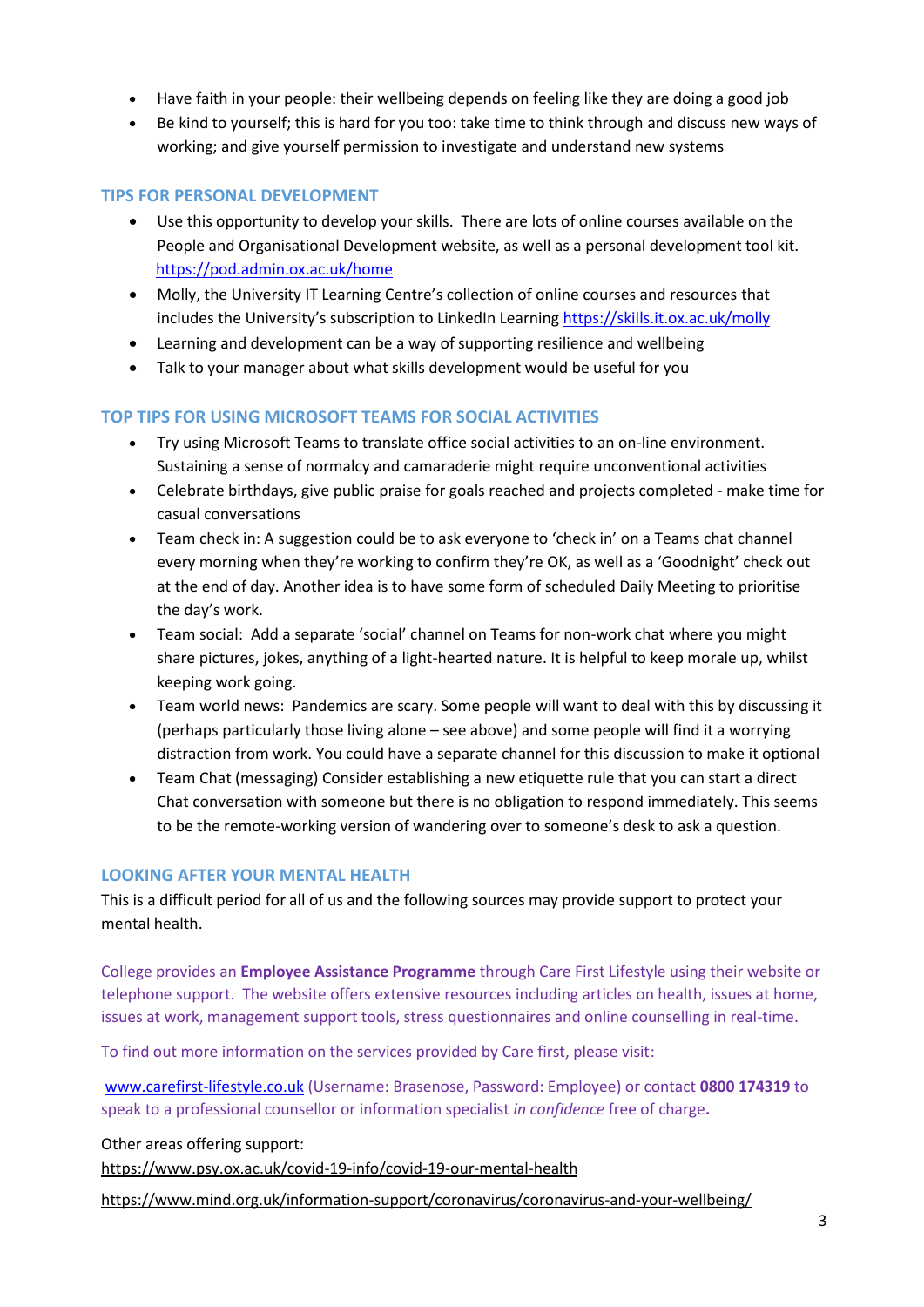<https://www.anxietyuk.org.uk/blog/health-and-other-forms-of-anxiety-and-coronavirus/>

<https://www.ocduk.org/ocd-and-coronavirus-survival-tips/>

<https://www.autistica.org.uk/what-is-autism/coping-with-uncertainty>

[https://www.theguardian.com/world/2020/mar/20/after-work-drinks-by-video-how-to-survive-100-](https://www.theguardian.com/world/2020/mar/20/after-work-drinks-by-video-how-to-survive-100-days-of-solitude-coronavirus)

[days-of-solitude-coronavirus](https://www.theguardian.com/world/2020/mar/20/after-work-drinks-by-video-how-to-survive-100-days-of-solitude-coronavirus)

#### **QUESTIONS ANSWERED**

#### What happens to my payslip?

Payslips (and P60) will be posted to your home address during this work from home period.

#### What happens if I need to self-isolate?

If you have to self-isolate, further to PHE or medical advice, either because you or a member of your family are symptomatic or particularly vulnerable, you are expected to carry o[n working from home](https://hr.admin.ox.ac.uk/working-from-home) if possible, so long as (if you are ill) your symptoms are mild enough that you would ordinarily continue to go to work.

If you have to self-isolate but are unable to work from home for operational reasons, you will continue to be paid at the normal rate of pay for that period.

If you are too unwell to work during the period of self-isolation you should contact your manager to let them know.

You will not be required to use annual leave to cover a period of self-isolation.

If you are unwell with Coronavirus beyond the self-isolation required by PHE advice (7 or 14 days), you will still receive the college's sick pay but it will not count towards your sickness absence record.

You can self-certify for up to seven consecutive calendar days. Where you are absent for more than seven days with Coronavirus symptoms, you should try to obtain certification from the NHS website and NHS 111 online.

#### I've booked annual leave but I've had to cancel my holiday plans. Can I cancel my leave?

We expect everyone to take their leave as planned unless there are very strong operational reasons why not, whether or not you are able to go away on holiday. It is important for your health that you take leave, and it may not be possible for you to reschedule leave to later in the year.

*March 2020*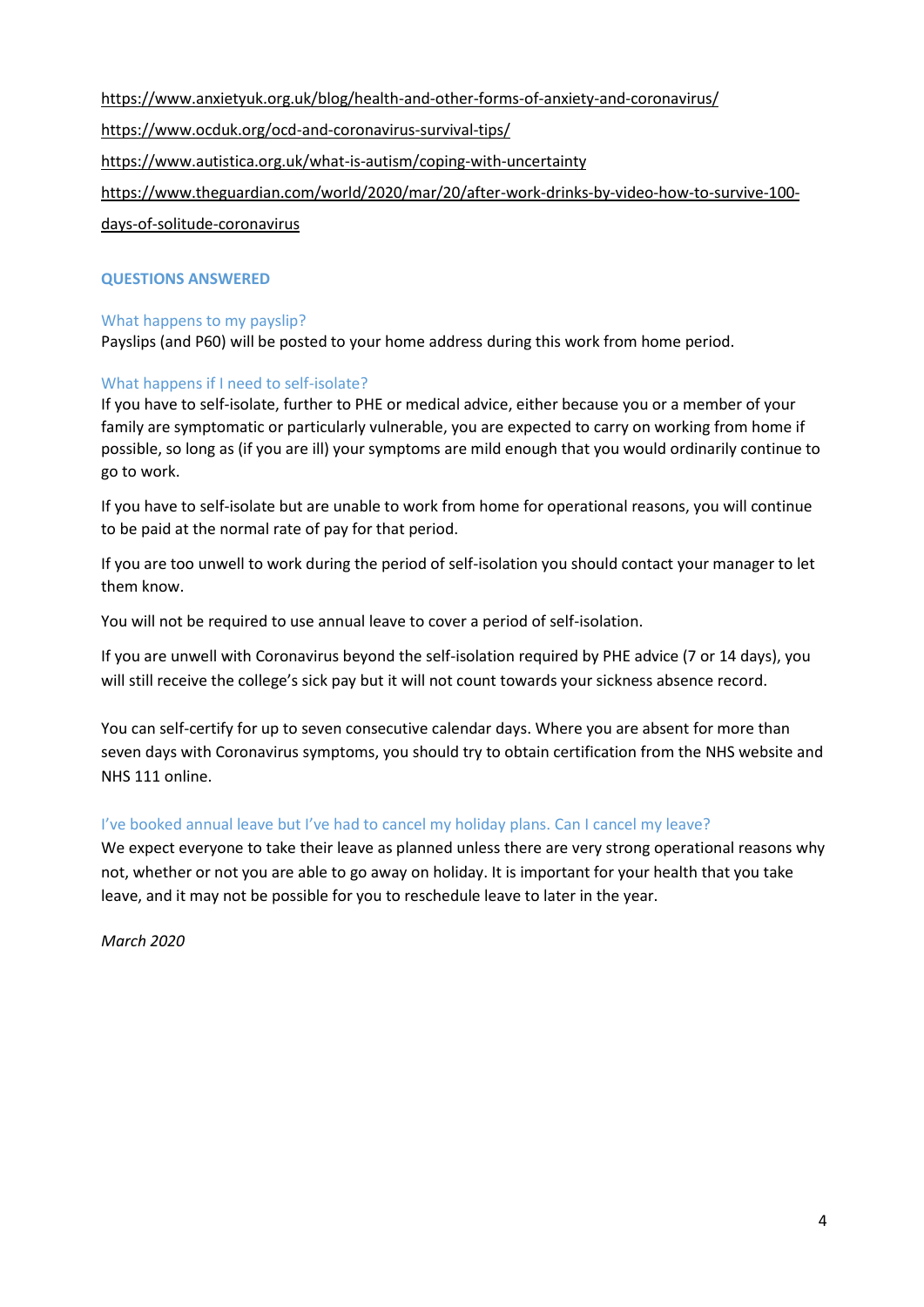# Brasenose College – Remote Working Risk Assessment

| Premises /       |                                                                                                                                                                        | Assessment      |  | Assessment |  |  |  |
|------------------|------------------------------------------------------------------------------------------------------------------------------------------------------------------------|-----------------|--|------------|--|--|--|
| location:        |                                                                                                                                                                        | carried out by: |  | date:      |  |  |  |
| Description of   | Remote working at home due to Coivd-19 pandemic. Workplace health and safety law applies to homeworkers and the College has the same legal duty to                     |                 |  |            |  |  |  |
| premises and     | protect your health, safety and welfare, as if they were working at College.                                                                                           |                 |  |            |  |  |  |
| activities being |                                                                                                                                                                        |                 |  |            |  |  |  |
| assessed:        | Under the Management of Health and Safety at Work Regulations, the College is required to assess the risk of work activities carried out by staff who work at<br>home. |                 |  |            |  |  |  |

| <b>Significant</b>                     | Who may be               | <b>Control measures</b>                                                                                                                                                                                                                                                                                                                                                                                                                                                                      | <b>Further actions required</b>                                                                  | By whom and                                                                                                                                                                              | <b>Completion</b> |
|----------------------------------------|--------------------------|----------------------------------------------------------------------------------------------------------------------------------------------------------------------------------------------------------------------------------------------------------------------------------------------------------------------------------------------------------------------------------------------------------------------------------------------------------------------------------------------|--------------------------------------------------------------------------------------------------|------------------------------------------------------------------------------------------------------------------------------------------------------------------------------------------|-------------------|
| hazards<br>Display screen<br>equipment | harmed?<br>Remote Worker | See guidance and workstation assessment<br>checklist https://www.hse.gov.uk/pubns/ck1.pdf<br>In particular you should use the guidance to<br>Check the positioning and display of your<br>screen/monitor<br>Check the positioning and suitability of your<br>keyboard and mouse<br>Check the suitability of your desk and chair<br>Laptop users should consider using a separate<br>monitor, keyboard and mouse<br>Users should take regular breaks away from<br>screen (5 minutes every 30) | Read the guidance and<br>$\bullet$<br>check workstation and<br>equipment is suitable and<br>safe | by when?<br>Signing this document<br>confirms that you have<br>read and completed the<br>HSE guidance and are<br>satisfied that you are able<br>to work in a suitable and<br>safe manner | date              |
| Working<br>environment                 | Remote worker            | Check that you have sufficient space on and<br>around your workstation<br>Check that lighting is appropriate<br>Check that temperature, humidity and<br>ventilation make for a comfortable work<br>environment<br>Ensure trailing cables are covered to prevent<br>trips and hanging cables are secured                                                                                                                                                                                      | Check control measure in<br>place                                                                | Signing this document<br>confirms that you have<br>read and completed the<br>HSE guidance and are<br>satisfied that you are able<br>to work in a suitable and<br>safe manner             |                   |